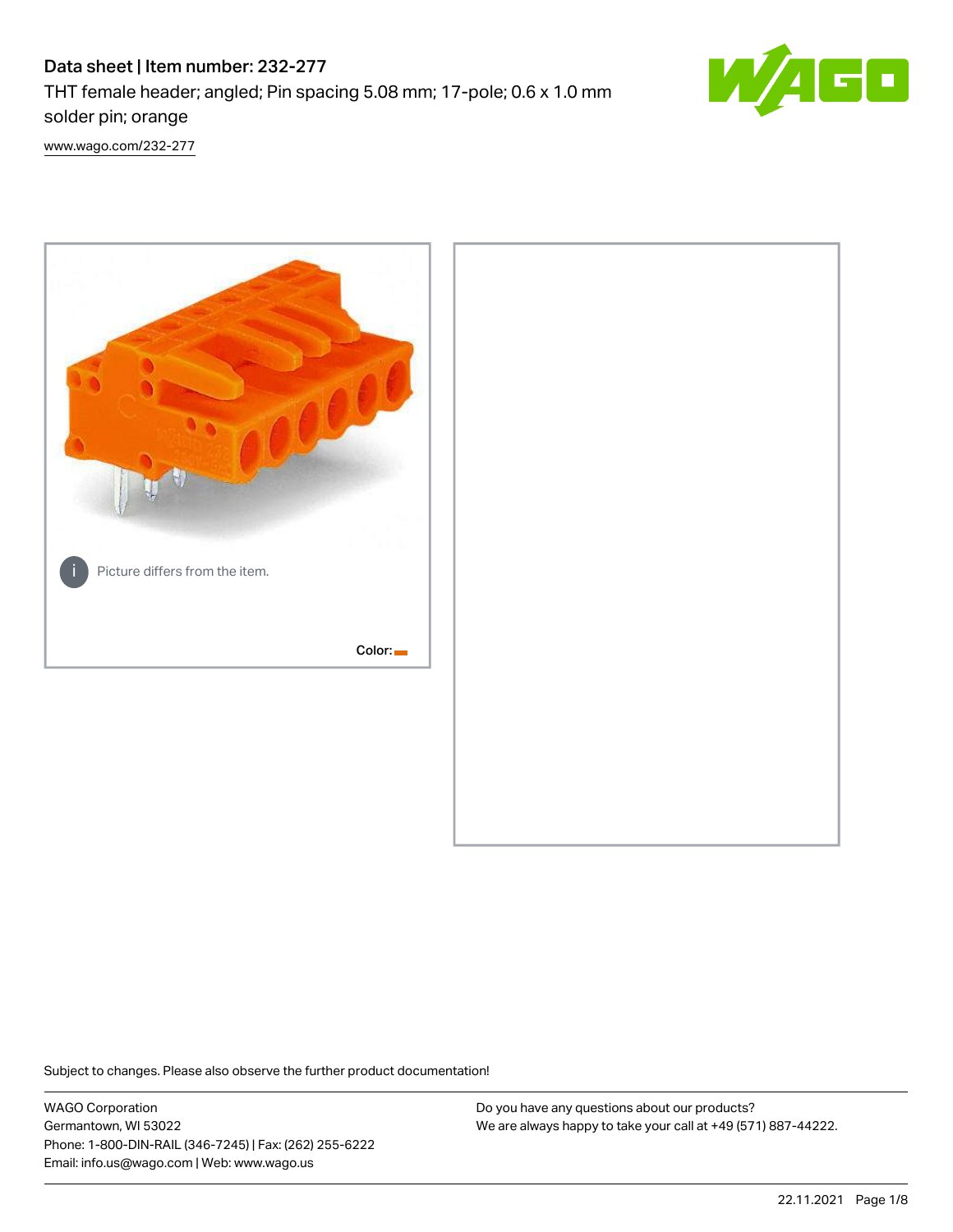[www.wago.com/232-277](http://www.wago.com/232-277)



Dimensions in mm

 $L =$  (pole no. x pin spacing) + 1.5 mm

Distance to first solder pin: 2.2 mm

2- to 3-pole female connectors – one latch only

#### Item description

- **Horizontal or vertical PCB mounting via straight or angled solder pins**
- For board-to-board and board-to-wire connections
- $\blacksquare$ Touch-proof PCB outputs
- $\blacksquare$ Easy-to-identify PCB inputs and outputs
- **Now With coding fingers**

Subject to changes. Please also observe the further product documentation!

WAGO Corporation Germantown, WI 53022 Phone: 1-800-DIN-RAIL (346-7245) | Fax: (262) 255-6222 Email: info.us@wago.com | Web: www.wago.us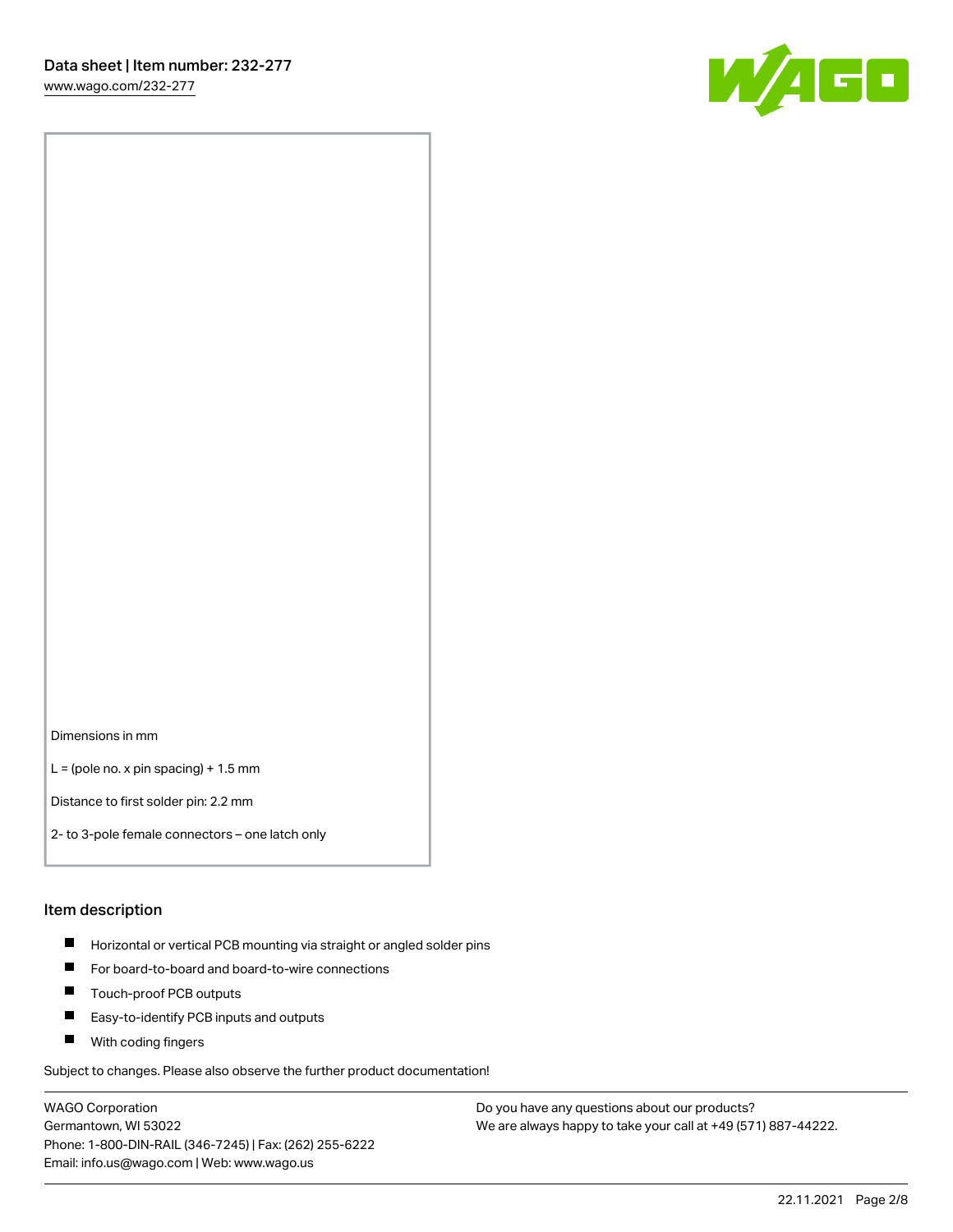

## Data Notes

| Safety information 1 | The <i>MCS – MULTI CONNECTION SYSTEM</i> includes connectors<br>without breaking capacity in accordance with DIN EN 61984. When<br>used as intended, these connectors must not be connected<br>/disconnected when live or under load. The circuit design should<br>ensure header pins, which can be touched, are not live when<br>unmated. |
|----------------------|--------------------------------------------------------------------------------------------------------------------------------------------------------------------------------------------------------------------------------------------------------------------------------------------------------------------------------------------|
| Variants:            | Other pole numbers<br>3.8 mm pin projection for male headers with straight solder pins<br>Gold-plated or partially gold-plated contact surfaces<br>Other versions (or variants) can be requested from WAGO Sales or<br>configured at https://configurator.wago.com/                                                                        |

## Electrical data

#### IEC Approvals

| Ratings per                 | IEC/EN 60664-1                                                       |
|-----------------------------|----------------------------------------------------------------------|
| Rated voltage (III / 3)     | 320 V                                                                |
| Rated surge voltage (III/3) | 4 <sub>k</sub> V                                                     |
| Rated voltage (III/2)       | 320 V                                                                |
| Rated surge voltage (III/2) | 4 <sub>k</sub> V                                                     |
| Nominal voltage (II/2)      | 630 V                                                                |
| Rated surge voltage (II/2)  | 4 <sub>k</sub> V                                                     |
| Rated current               | 12A                                                                  |
| Legend (ratings)            | (III / 2) $\triangleq$ Overvoltage category III / Pollution degree 2 |

#### UL Approvals

| Approvals per                  | UL 1059 |
|--------------------------------|---------|
| Rated voltage UL (Use Group B) | 300 V   |
| Rated current UL (Use Group B) | 15 A    |
| Rated voltage UL (Use Group D) | 300 V   |
| Rated current UL (Use Group D) | 10 A    |

# Ratings per UL

| Rated voltage UL 1977 | 600 V |
|-----------------------|-------|
| Rated current UL 1977 |       |

Subject to changes. Please also observe the further product documentation!

| <b>WAGO Corporation</b>                                | Do you have any questions about our products?                 |
|--------------------------------------------------------|---------------------------------------------------------------|
| Germantown, WI 53022                                   | We are always happy to take your call at +49 (571) 887-44222. |
| Phone: 1-800-DIN-RAIL (346-7245)   Fax: (262) 255-6222 |                                                               |
| Email: info.us@wago.com   Web: www.wago.us             |                                                               |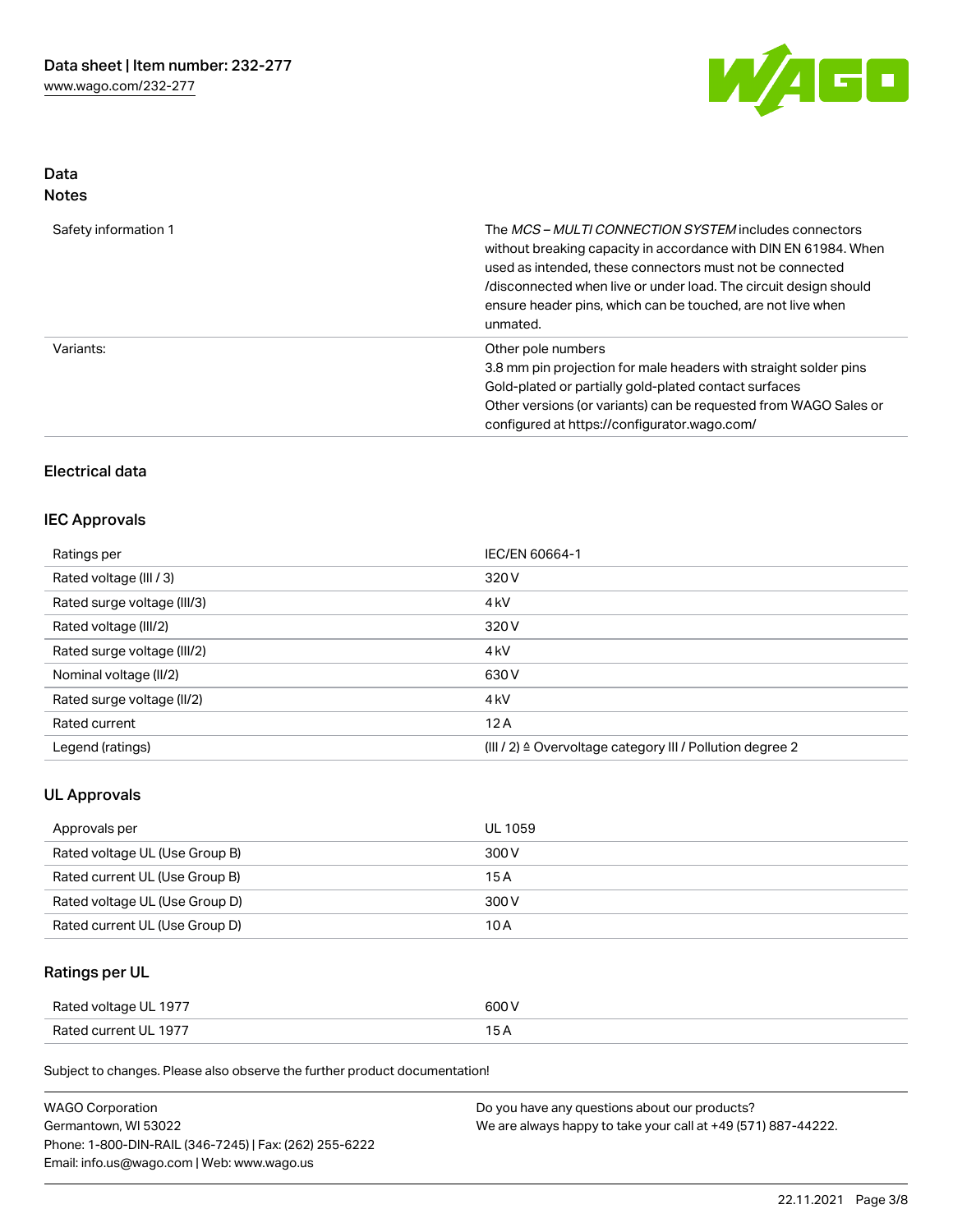

## CSA Approvals

| Approvals per                     | <b>CSA</b>   |
|-----------------------------------|--------------|
| Rated voltage CSA (Use Group B)   | 300 V        |
| Rated current CSA (Use Group B)   | 15A          |
| Rated voltage CSA (Use Group D)   | 300V         |
| Rated current CSA (Use Group D)   | 10A          |
| <b>Connection data</b>            |              |
| Total number of connection points | 17           |
| Total number of potentials        | 17           |
| Number of connection types        | 1            |
| Number of levels                  | $\mathbf{1}$ |
| <b>Connection 1</b>               |              |
| Number of poles                   | 17           |

# Physical data

| Pin spacing                          | 5.08 mm / 0.2 inch         |
|--------------------------------------|----------------------------|
| Width                                | 87.86 mm / 3.459 inch      |
| Height                               | 16.6 mm / 0.654 inch       |
| Height from the surface              | 11.6 mm / 0.457 inch       |
| Depth                                | 18.25 mm / 0.719 inch      |
| Solder pin length                    | 5 mm                       |
| Solder pin dimensions                | $0.6 \times 1$ mm          |
| Drilled hole diameter with tolerance | $1.3$ <sup>(+0.1)</sup> mm |

# Plug-in connection

| Contact type (pluggable connector) | Female header |
|------------------------------------|---------------|
| Connector (connection type)        | for PCB       |
| Mismating protection               | No            |
| Mating direction to the PCB        | 0°            |
| Locking of plug-in connection      | Without       |

## PCB contact

PCB Contact **THT** 

Subject to changes. Please also observe the further product documentation!

| <b>WAGO Corporation</b>                                | Do you have any questions about our products?                 |
|--------------------------------------------------------|---------------------------------------------------------------|
| Germantown, WI 53022                                   | We are always happy to take your call at +49 (571) 887-44222. |
| Phone: 1-800-DIN-RAIL (346-7245)   Fax: (262) 255-6222 |                                                               |
| Email: info.us@wago.com   Web: www.wago.us             |                                                               |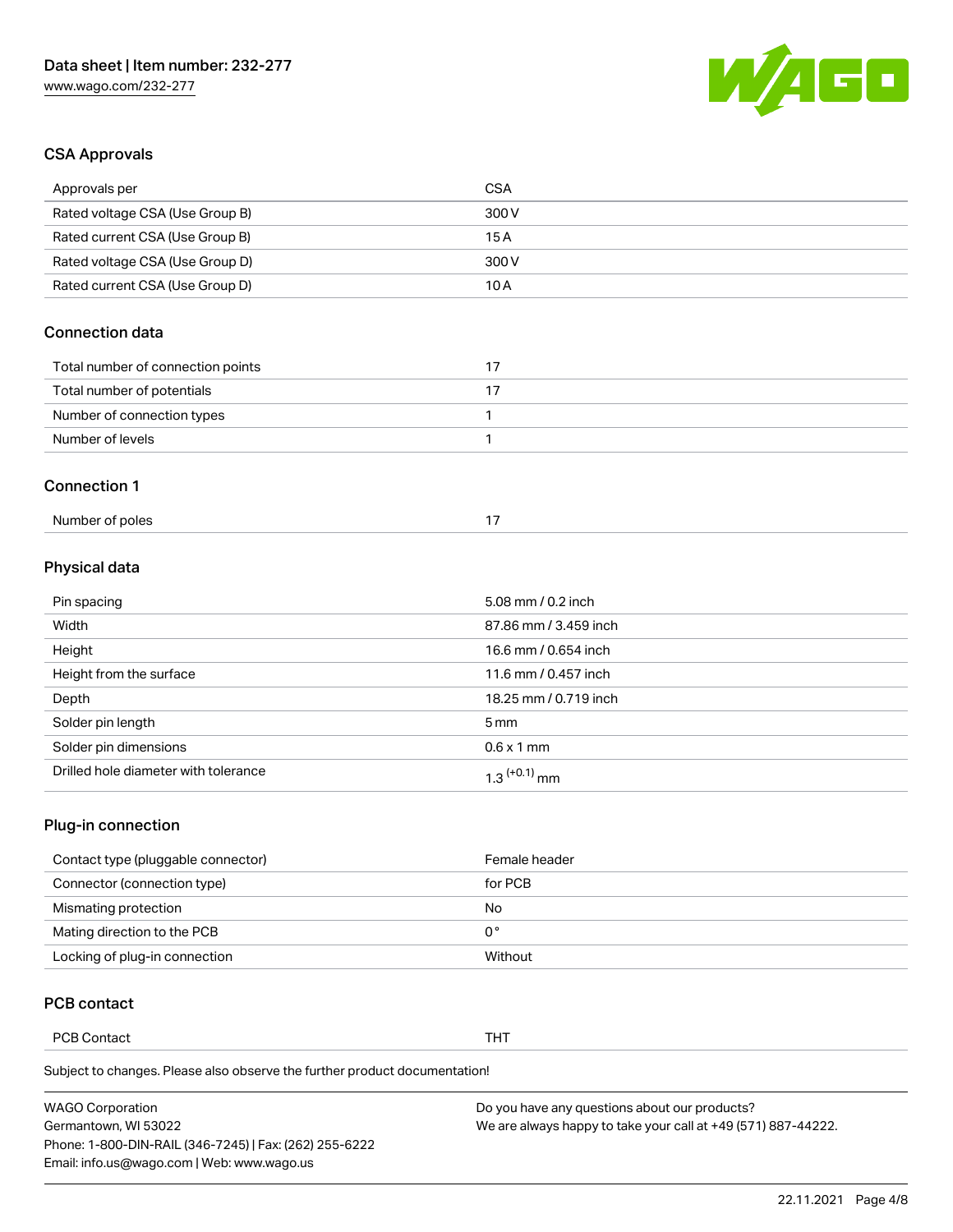[www.wago.com/232-277](http://www.wago.com/232-277)



| Solder pin arrangement              | over the entire female connector (in-line) |
|-------------------------------------|--------------------------------------------|
| Number of solder pins per potential |                                            |

#### Material data

| Color                       | orange           |
|-----------------------------|------------------|
| Material group              |                  |
| Insulation material         | Polyamide (PA66) |
| Flammability class per UL94 | V <sub>0</sub>   |
| Contact material            | Copper alloy     |
| Contact plating             | tin-plated       |
| Fire load                   | $0.243$ MJ       |
| Weight                      | 15.8g            |

#### Environmental requirements

|  | Limit temperature range | $-60+85 °C$ |
|--|-------------------------|-------------|
|--|-------------------------|-------------|

## Commercial data

| Product Group         | 3 (Multi Conn. System) |
|-----------------------|------------------------|
| PU (SPU)              | 25 Stück               |
| Packaging type        | box                    |
| Country of origin     | DE                     |
| <b>GTIN</b>           | 4044918579612          |
| Customs tariff number | 8536694040             |

#### Approvals / Certificates

#### Country specific Approvals

Phone: 1-800-DIN-RAIL (346-7245) | Fax: (262) 255-6222

Email: info.us@wago.com | Web: www.wago.us

|                         |                                                                            |                                                               | Certificate |  |
|-------------------------|----------------------------------------------------------------------------|---------------------------------------------------------------|-------------|--|
| Logo                    | Approval                                                                   | <b>Additional Approval Text</b>                               | name        |  |
|                         | CВ                                                                         | IEC 61984                                                     | NL-39756    |  |
|                         | <b>DEKRA Certification B.V.</b>                                            |                                                               |             |  |
|                         | <b>KEMA/KEUR</b>                                                           | EN 61984                                                      | 2190761.01  |  |
| KEMA                    | <b>DEKRA Certification B.V.</b>                                            |                                                               |             |  |
|                         |                                                                            |                                                               |             |  |
| <b>Ship Approvals</b>   |                                                                            |                                                               |             |  |
|                         |                                                                            |                                                               | Certificate |  |
| Logo                    | Approval                                                                   | <b>Additional Approval Text</b>                               | name        |  |
|                         | Subject to changes. Please also observe the further product documentation! |                                                               |             |  |
| <b>WAGO Corporation</b> | Do you have any questions about our products?                              |                                                               |             |  |
| Germantown, WI 53022    |                                                                            | We are always happy to take your call at +49 (571) 887-44222. |             |  |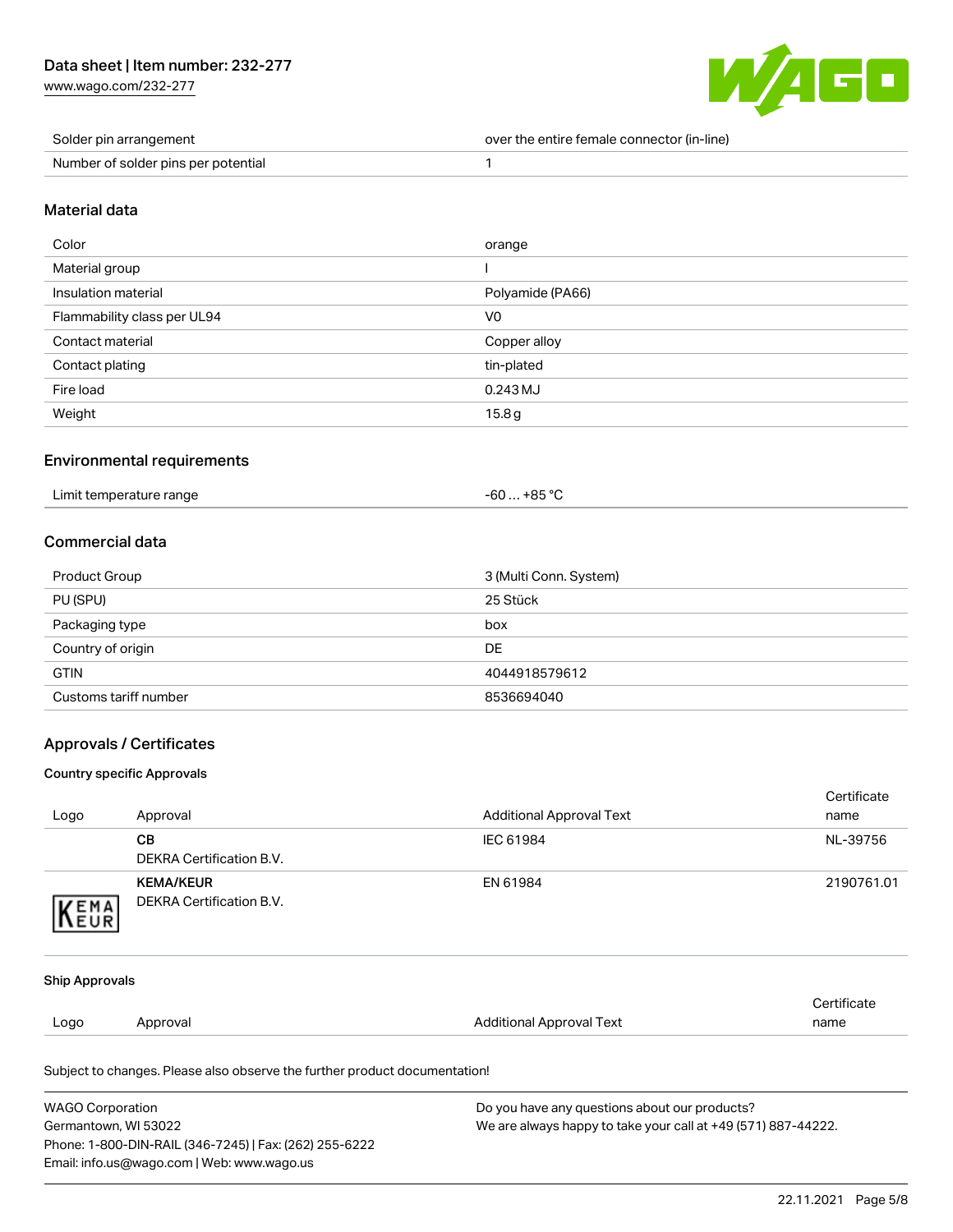# Data sheet | Item number: 232-277

[www.wago.com/232-277](http://www.wago.com/232-277)





| ABS                                                       | <b>ABS</b><br>American Bureau of Shipping                                                                                  |                                                                                                                |                              | $19 -$<br>HG15869876-<br><b>PDA</b> |
|-----------------------------------------------------------|----------------------------------------------------------------------------------------------------------------------------|----------------------------------------------------------------------------------------------------------------|------------------------------|-------------------------------------|
|                                                           | LR<br>Lloyds Register                                                                                                      | IEC 61984                                                                                                      |                              | 96/20035 (E5)                       |
| <b>UL-Approvals</b>                                       |                                                                                                                            |                                                                                                                |                              |                                     |
| Logo                                                      | Approval                                                                                                                   | <b>Additional Approval Text</b>                                                                                |                              | Certificate<br>name                 |
|                                                           | UL<br>UL International Germany GmbH                                                                                        | <b>UL 1977</b>                                                                                                 |                              | E45171                              |
|                                                           | <b>UR</b><br>Underwriters Laboratories Inc.                                                                                | UL 1059                                                                                                        |                              | E45172                              |
| Counterpart                                               | Item no.231-647<br>Male connector; 17-pole; Pin spacing 5.08 mm; orange                                                    |                                                                                                                | www.wago.com/231-647         |                                     |
|                                                           | Item no.231-647/019-000<br>Male connector; 17-pole; Pin spacing 5.08 mm; mounting flange; orange                           |                                                                                                                | www.wago.com/231-647/019-000 |                                     |
| <b>Optional accessories</b><br><b>Testing accessories</b> |                                                                                                                            |                                                                                                                |                              |                                     |
| Testing accessories                                       |                                                                                                                            |                                                                                                                |                              |                                     |
|                                                           | Item no.: 231-661<br>Test plugs for female connectors; for 5 mm and 5.08 mm pin spacing; 2,50 mm <sup>2</sup> ; light gray |                                                                                                                |                              | www.wago.com/231-661                |
| <b>Downloads</b><br>Documentation                         |                                                                                                                            |                                                                                                                |                              |                                     |
| <b>Additional Information</b>                             |                                                                                                                            |                                                                                                                |                              |                                     |
| <b>Technical explanations</b>                             |                                                                                                                            | 2019 Apr 3                                                                                                     | pdf                          | Download                            |
|                                                           | Subject to changes. Please also observe the further product documentation!                                                 |                                                                                                                |                              |                                     |
| <b>WAGO Corporation</b><br>Germantown, WI 53022           | Phone: 1-800-DIN-RAIL (346-7245)   Fax: (262) 255-6222<br>Email: info.us@wago.com   Web: www.wago.us                       | Do you have any questions about our products?<br>We are always happy to take your call at +49 (571) 887-44222. |                              |                                     |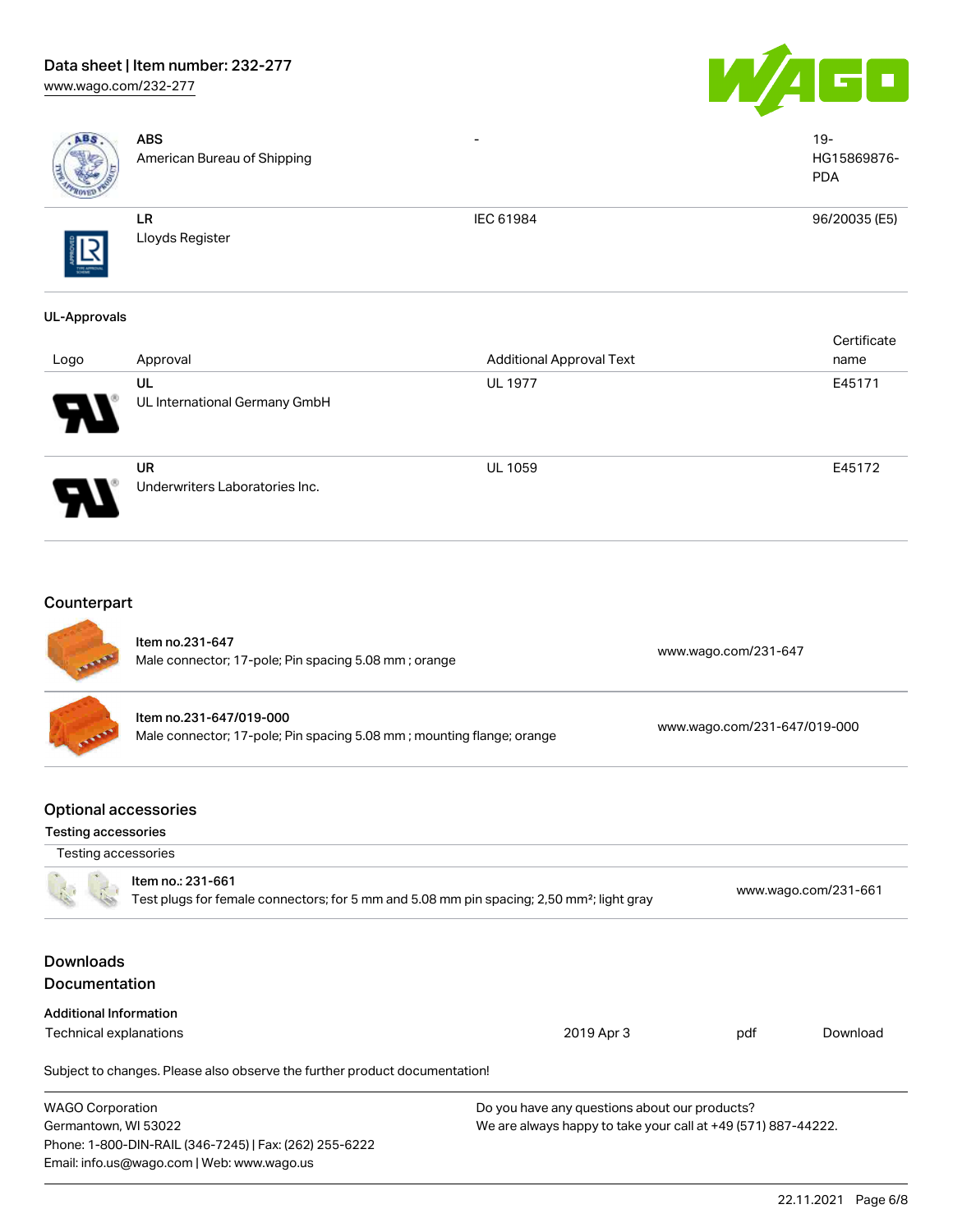

2.0 MB

| <b>CAD files</b>                                                                                                                                                       |            |          |
|------------------------------------------------------------------------------------------------------------------------------------------------------------------------|------------|----------|
| CAD data                                                                                                                                                               |            |          |
| 2D/3D Models 232-277                                                                                                                                                   | <b>URL</b> | Download |
| <b>CAE</b> data                                                                                                                                                        |            |          |
| EPLAN Data Portal 232-277                                                                                                                                              | <b>URL</b> | Download |
| ZUKEN Portal 232-277                                                                                                                                                   | <b>URL</b> | Download |
| PCB Design                                                                                                                                                             |            |          |
| Symbol and Footprint 232-277                                                                                                                                           | URL        | Download |
| CAx data for your PCB design, consisting of "schematic symbols and PCB footprints",<br>allow easy integration of the WAGO component into your development environment. |            |          |
| Supported formats:                                                                                                                                                     |            |          |
| Ш<br>Accel EDA 14 & 15                                                                                                                                                 |            |          |
| Altium 6 to current version                                                                                                                                            |            |          |
| п<br>Cadence Allegro                                                                                                                                                   |            |          |
| ш<br>DesignSpark                                                                                                                                                       |            |          |
| Eagle Libraries                                                                                                                                                        |            |          |
| ш<br>KiCad                                                                                                                                                             |            |          |
| Mentor Graphics BoardStation<br>ш                                                                                                                                      |            |          |
| Mentor Graphics Design Architect                                                                                                                                       |            |          |
| ш<br>Mentor Graphics Design Expedition 99 and 2000                                                                                                                     |            |          |
| L<br>OrCAD 9.X PCB and Capture                                                                                                                                         |            |          |
| PADS PowerPCB 3, 3.5, 4.X, and 5.X                                                                                                                                     |            |          |
| PADS PowerPCB and PowerLogic 3.0<br>L                                                                                                                                  |            |          |
| PCAD 2000, 2001, 2002, 2004, and 2006                                                                                                                                  |            |          |
| Pulsonix 8.5 or newer                                                                                                                                                  |            |          |
| <b>STL</b>                                                                                                                                                             |            |          |
| 3D STEP                                                                                                                                                                |            |          |
| TARGET 3001!                                                                                                                                                           |            |          |
| View Logic ViewDraw                                                                                                                                                    |            |          |
| Quadcept                                                                                                                                                               |            |          |
|                                                                                                                                                                        |            |          |

.<br>Subject to changes. Please also observe the further product documentation!

WAGO Corporation Germantown, WI 53022 Phone: 1-800-DIN-RAIL (346-7245) | Fax: (262) 255-6222 Email: info.us@wago.com | Web: www.wago.us